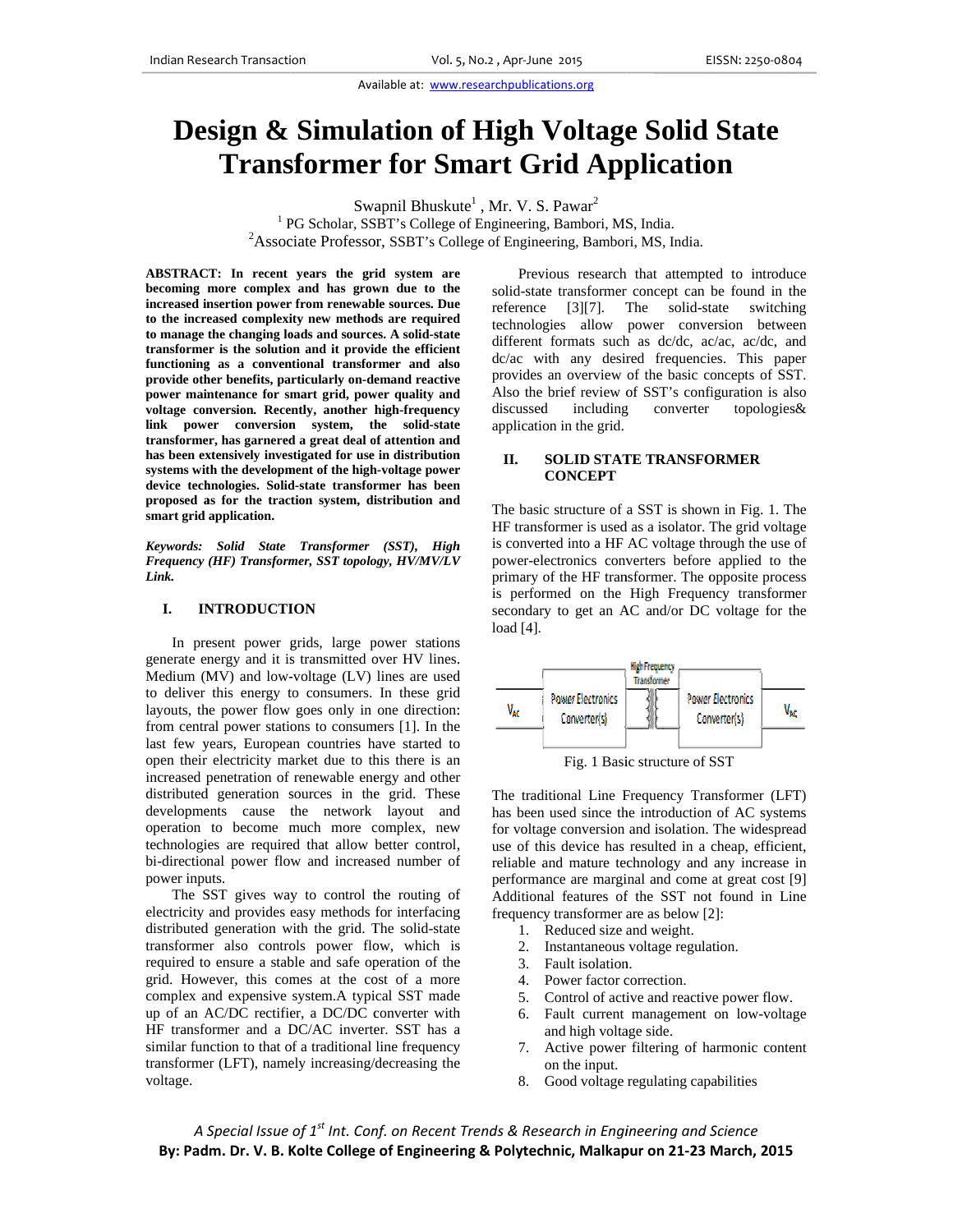## Available at: www.researchpublications.org

- 9. The output can have a different frequency and number of phases than the input
- 10. Possibility of a DC input or output
- 11. Voltage dip and sag ride though capability (with enough energy storage)

#### Ш. **SOLID STATE TRANSFORMER CONFIGURATIONS**

The SST architectures developed in the last 10 years can be categorized as [10]:

- 1) SST based on their topologies:
- 2) SST based on their application:
- 3) SST architectures with focus on switching devices

Different research teams used different topologies and architectures for the Solid State Transformer.

#### **Schematic Overview of SST based on topologies**

The Solid State Transformer made up of one or more power electronics converters with an integrated highfrequency transformer. Based on the topologies, SST can be classified in four categories [11].

- 1) Single-stage with no DC link(Figure 2.a)
- 2) Two-stage with a DC link on the secondary side (Figure 2.b)
- 3) Two-stage with a DC link on the primary side (Figure 2.c)
- 4) Three-stage with a DC link on both the primary and secondary side(Figure 2.d)



Fig. 2: SST architectures

Out of these four possible classifications, architecture from fig.2 .d, with two DCs, is the feasible because it has high flexibility and control performance. The DC links decouple the MV-from the LV-side, allowing for independent reactive power control and input voltage sag ride-though. This topology also allows better control of voltages and currents on both primary and secondary side[11][12][13]. It consists of an AC-DC conversion stage at the MV-side, a DC-DC conversion stage with high-frequency transformer for isolation and a DC-AC conversion stage at the LV-side.

#### IV. **DESIGN AND SIMULATION**

## **AC-DC Conversion Step:-**

The first step in the design of solid state transformer is AC-DC conversion; in this MV/HV ac is converted in the LV Dc voltage in this stage we used three level NPC conversions topology as shown in figure below[3][8].



Fig. 3 Three level Neutral point clamped power circuit

It consist of two level VSI's theoretically it is extended upto several levels but practically is can extend upto only five level.

Due to additional advantages, that all phases share same DC source ultimately it reduces capacitor requirement, and reactive power control can be established, its simple to design.[1][12][13]:

The following figure 4 shows the simulation result of three phase AC-DC conversion three level neutral point topology.



Fig. 4 Simulation result (a) AC input source (b) converted DC output

# **DC-DC Conversion Step:-**

The second stage in the design of solid state transformer is DC-DC conversion stage in this stage

A Special Issue of 1<sup>st</sup> Int. Conf. on Recent Trends & Research in Engineering and Science By: Padm. Dr. V. B. Kolte College of Engineering & Polytechnic, Malkapur on 21-23 March, 2015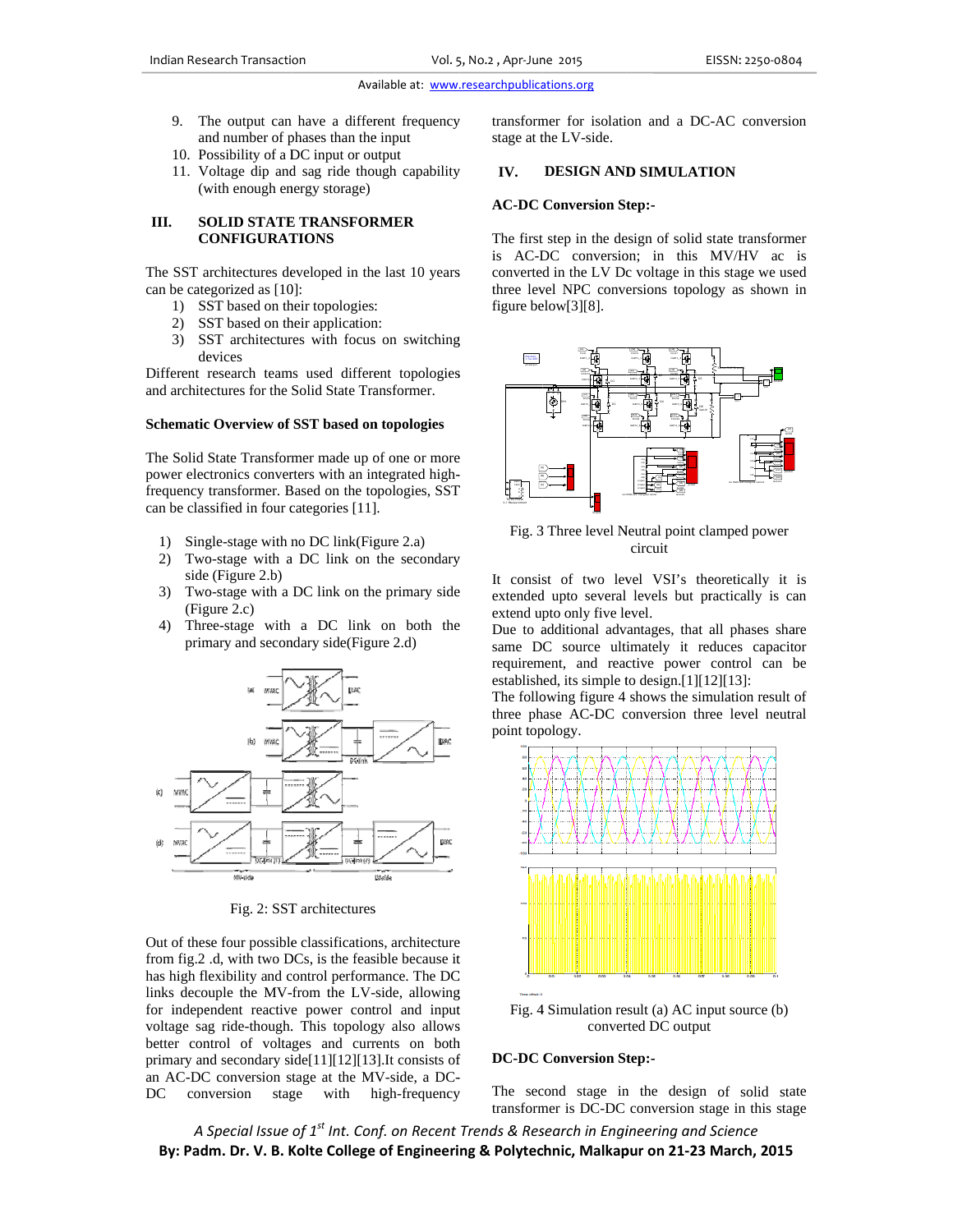a high frequency transformer is used for electric a high frequency transformer is used for electric isolation it's mainly used for reduction of size of SST This stage will receive input from first stage i.e. AC-DC conversion. There are several topologies which we can use for DC-DC conversion stage here in this we are using the three phase dual active bridge converter [ [8].



Fig. 5 DC-DC Conversion stage model



Fig.6 input output waveform of DC-DC Conversion (a) output (b) input from AC-DC stage

here in the three phase DAB conversion model three half bridges are used in both the side of transformer due to use of one single three phase transformer it can achieve good efficiency and low rating transforme er.

#### **DC-AC Co onversion Ste p:-**

This is the third and final stage for SST design in this stage output from DC-DC conversion stage is converted into AC voltage. Here in the design we have used a conventional three phase to DC conversion model is used as shown in the figure 7. This is simple for designing but there are several stage is s shown in the fi gure 8. es for designing this stage. The output of this



Fig. 7 DC-A AC Conversion stage



Fig. 8 output waveform of three phase AC from DC-AC conversion stage

As from the three stages of SST design this will be very useful for future distribution and renewable generation system and has an advantage of compact design too. It has the ability to manage the source and load too. There are so many architectures and topologies have been investigated by researchers and everyone has its unique features therefore for grid system it is very much suitable [3][8].

#### **V. APPLICATIO ONS OF SST :-**

There are lots of applications where it can be used the following schematic will give a brief idea about the uses of application of SST.



Fig. 9: Schematic overview of the SST applications Future Benefits of solid state transformer

A Special Issue of 1<sup>st</sup> Int. Conf. on Recent Trends & Research in Engineering and Science By: Padm. Dr. V. B. Kolte College of Engineering & Polytechnic, Malkapur on 21-23 March, 2015